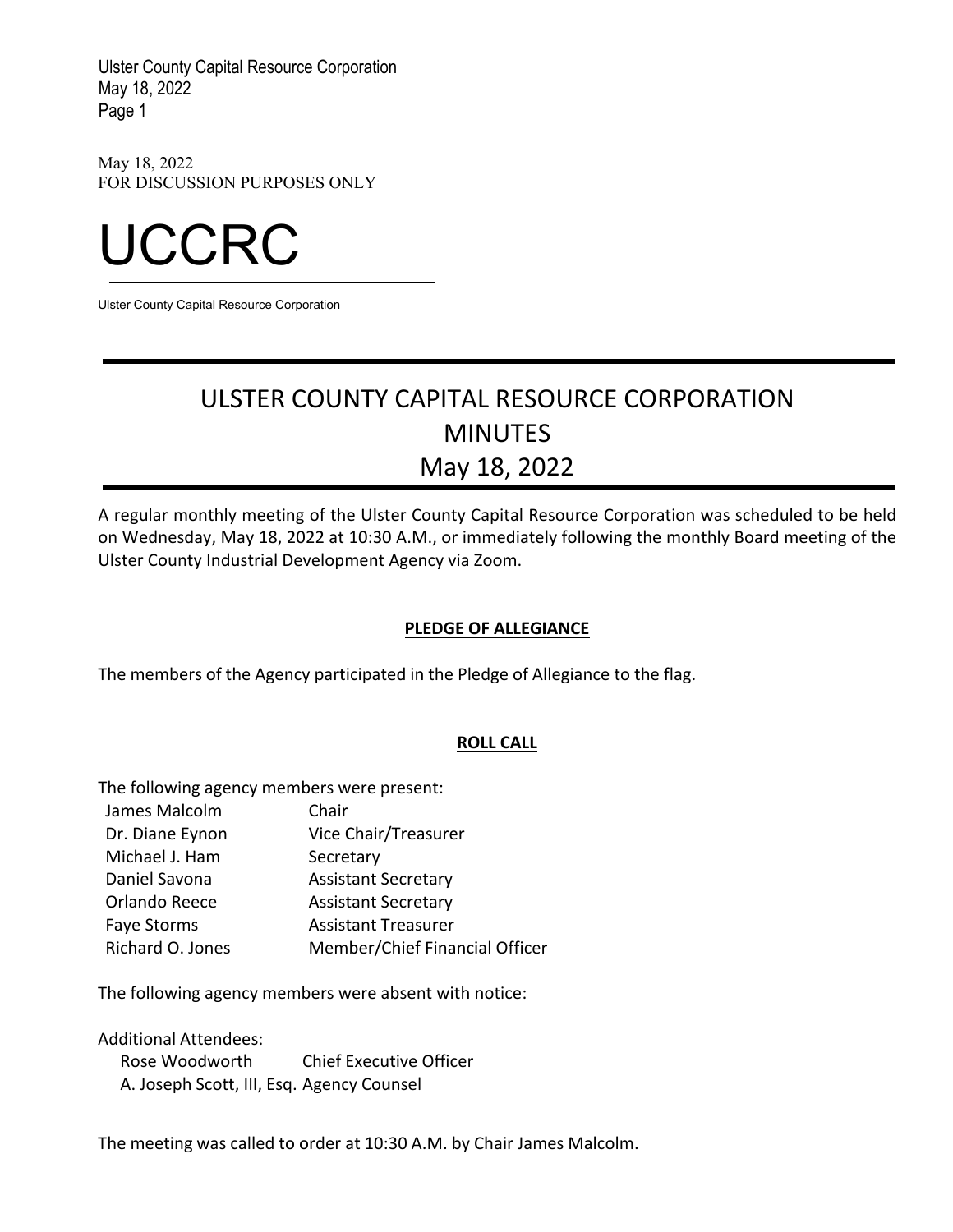#### **ROLL CALL**

Roll was called, and it was noted that a quorum was present.

#### **READING OF THE UCCRC MISSION STATEMENT**

The mission of the Ulster County Capital Resource Corporation (UCCRC) is to promote community and economic development in Ulster County in ways that complement the work of Ulster County, primarily through issuing and selling bonds for non‐profit institutions.

#### **MINUTES**

- **Motion:** Michael J. Ham, seconded by Daniel Savona, moved to approve the minutes of the April 20, 2022, meeting as presented.
- **Vote**: The motion was unanimously adopted (7-0).

#### **PUBLIC COMMENT**

No public comments reported.

#### **FINANCIALS**

Rose Woodworth presented the Chief Executive Officers' Report as follows: There was \$45 interest of income. The negative escrow was due to Romeo Kia, which will be finalized after their closing.

- **Motion:** Michael J. Ham, seconded by James Malcolm, motioned to approve the financial as presented.
- **Vote**: The motion was unanimously adopted (7‐0).

## **CHAIR'S REPORT**

Same report in the IDA meeting.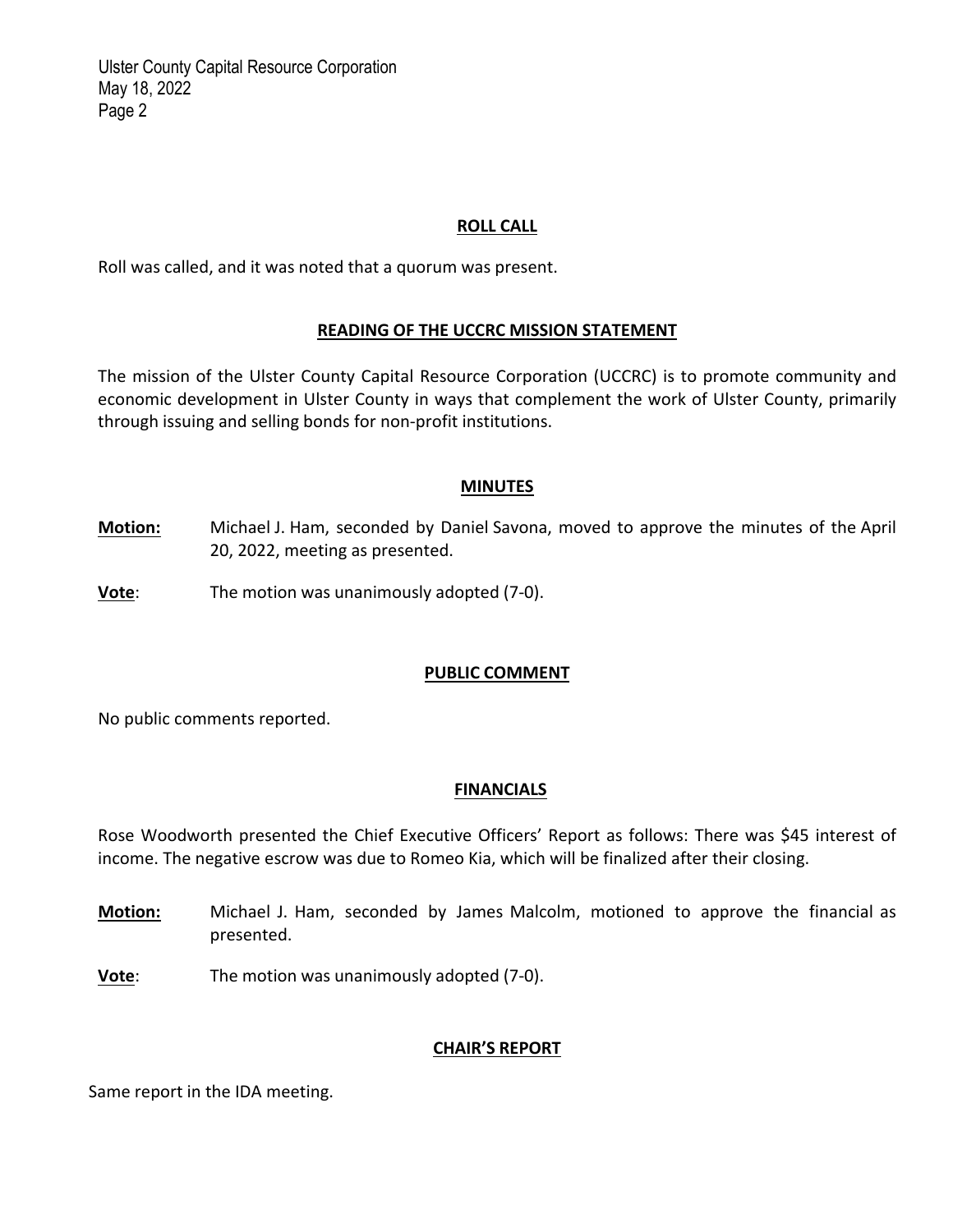## **Chief Executive Officer's Report**

Rose Woodworth presented the Chief Executive Officers' Report as follows:

- A. The final invoice from UHY for the 2021 audit was \$7,000, which is under budget. The CEO and Audit Chair plan to discuss having a more efficient plan for next year's audit with UHY.
- Motion: Faye Storms, seconded by Orlando Reece, made a motion to pay the UHY invoice as presented.
- **Vote:** The motion was unanimously adopted (7‐0).
	- B. People's Place purchased 2,000 gift cards and then were comped another 90 gift cards by the grocery stores they had purchased from. Through May 11, 2022, 1,879 gift cards were distributed, and there were 211 gift cards remaining at various locations throughout the County. A copy of the report is on file.
- **Motion:** Richard O. Jones, seconded by Daniel Savona, motioned to approve the CEO's report as presented.
- **Vote:** The motion was unanimously adopted (7-0).

## **COMMITTEE REPORTS**

#### **Audit Committee**

No report.

**Finance Committee**

No report.

## **Governance Committee**

Same report in the IDA meeting.

#### **OLD BUSINESS**

| ×<br>٠<br>v |  |
|-------------|--|
|-------------|--|